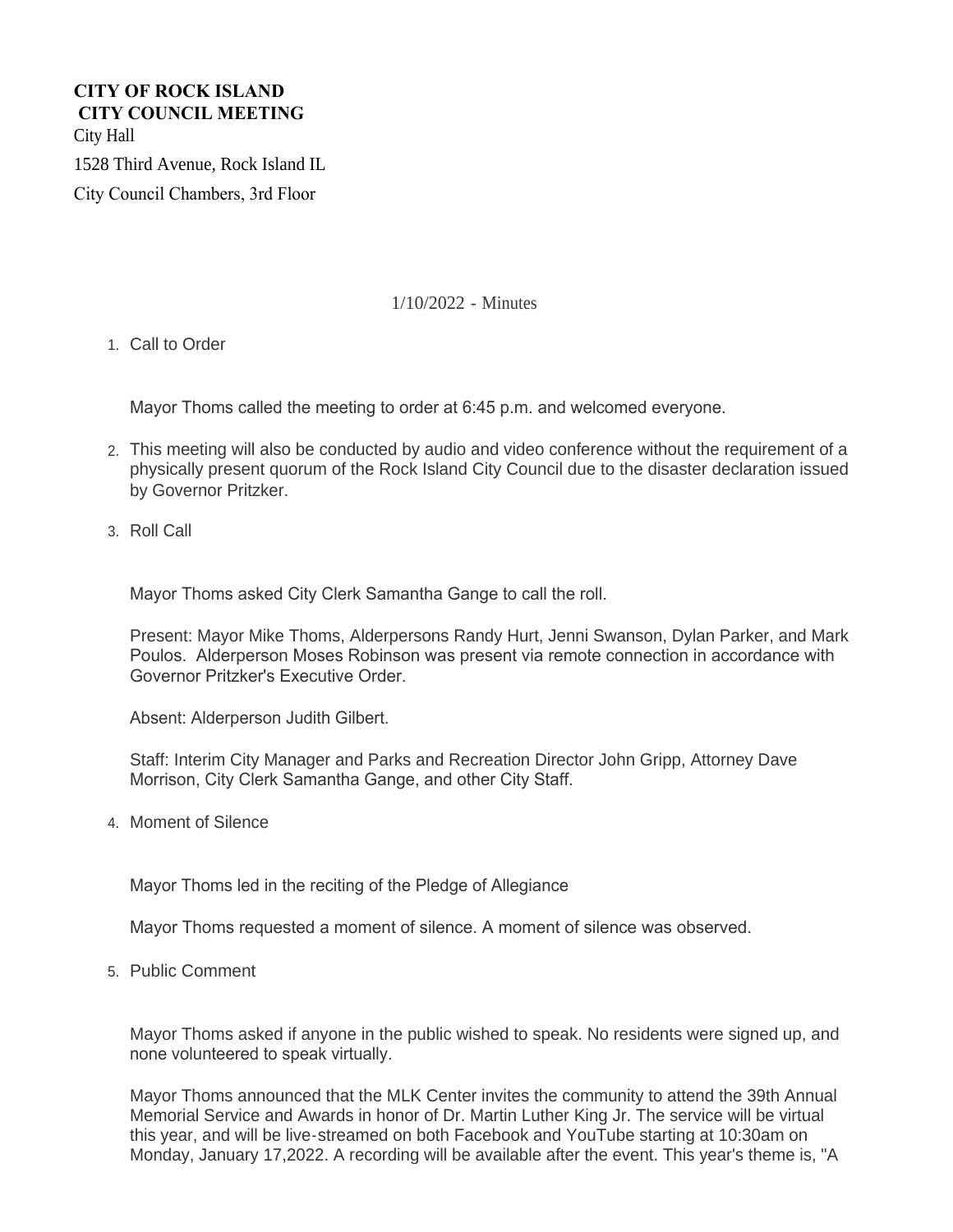Monday, January 17,2022. A recording will be available after the event. This year's theme is, "A Conscientious Stance," and the keynote speaker is Mr. Thurgood Brooks.

Minutes from the December 20, 2021 Study Session and City Council Meeting. 6.

MOTION:

Alderperson Hurt moved to approve the minutes as printed; Alderperson Swanson seconded.

VOTE:

Motion PASSED on a 5-0-1 roll call vote. Aye: Swanson, Parker, Poulos, Robinson, and Hurt. Nay: None. Absent: Gilbert.

Minutes from the December 20, 2021 Closed Session. 7.

#### MOTION:

Alderperson Swanson moved to approve the Closed Session minutes; Alderperson Parker seconded.

#### VOTE:

Motion PASSED on a 5-0-1 roll call vote. Aye: Swanson, Parker, Poulos, Robinson, and Hurt. Nay: None. Absent: Gilbert.

8. State of the City Address by Mayor Thoms.

Good evening. It is my privilege and honor to serve the Citizens of Rock Island as Mayor. Tonight, I am excited to share the state of our City and look back on what we have accomplished in 2021. I would like to thank all the City employees, our elected officials, and the 140 plus citizens representing more than 25 various boards and commissions that help set and implement the direction of the City. Thank you for your service.

 As I mentioned last year, 2020 was a challenging year. Well, I must repeat that again and say 2021 has also been a challenging year to say the least. Business owners have had to continue to change how they run their operations, we are experiencing a workforce shortage, citizens have had to adjust managing their home life in a variety of ways, and the City has had to continue to find ways to be more efficient while maintaining the same level of service to its Citizens.

 As we reflect back on 2021, however, we also have much to be proud of and thankful for. Our City has remained resilient in the wake of a continued global pandemic. We did not raise property tax rates in 2021 and we recently passed the 2022 budget without raising property tax rates once again. The City was very fortunate that revenues came in higher than anticipated and we were able to maintain expenses.

 In previous years, we were faced with an approximately \$5 million budget deficit and were forced to make drastic cuts across the board. However, this year we began our budget process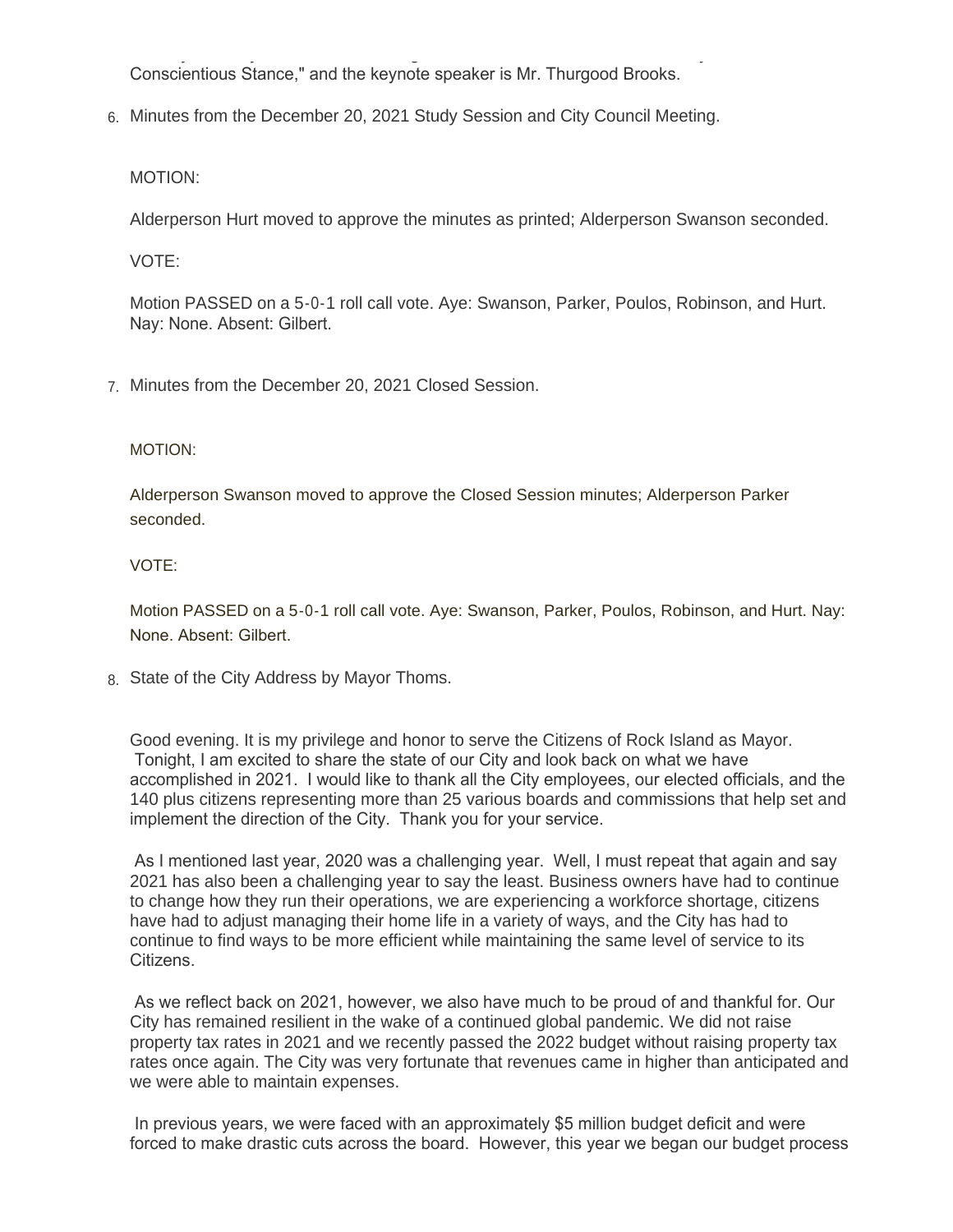forced to make drastic cuts across the board. However, this year we began our budget process with only a \$1.5 million-dollar deficit and we were able to make a few adjustments to capital improvements, as well as use some excess reserves funds to balance the budget while still maintaining one of the City Council goals of a 90-day cash reserve.

 The City received a \$26.5 million once in a lifetime federal grant through the American Rescue Plan Act (ARPA) that will provide unique opportunities for us to grow our City in several different areas. The City Council has asked the city manager to hire an ARPA program manager to facilitate town hall meetings and other community engagement activities, interview key personnel, and work with Council members to find the best ways to invest this grant funding to ensure the most positive impact in our City for years to come. Our hopes are to accomplish this first stage in the first quarter of 2022. We have had many other exciting and positive things happen within our City Departments in 2021, and I would like to highlight several of those.

 Within our Parks and Recreation Department we expanded various partnerships. We partnered with Spring Forward to offer over 300 children sports clinics and swim lessons. Our partnership with First Tee Quad Cities will allow us to bring a new clubhouse to the Highland Springs Golf Course. Over the summer, we partnered with River Music Experience enabling us to host concerts at Schwiebert Riverfront Park. Partnerships with the Parks and Recreation Foundation and the Rock Island Townships provided financial assistance for youth to participate in various recreational activities.

 Additionally, we offered over 92 programs with over 7,700 participants; installed new cabanas and painted the slides at Whitewater Junction, saw a 20% increase in memberships at RIFAC and remodeled the babysitting room, and at our Highland Springs and Saukie Golf Courses we hosted over 30 outings raising over \$100,000 for local charities and organizations.

 Our Finance Department issued bonds in 2021 for the purpose of restructuring and maintaining the City's A+ bond rating with a stable outlook. The state income tax and replacement tax revenue projections for 2021 were over \$4.5 million for each. For comparison, over the past five years income tax revenues were at \$3.9 million and replacement tax revenues at \$2.7 million. Our Staff worked hard to keep the City financially stable, but that did not come without tough decisions such as not filling many vacant positions. We will be looking to fill some of these positions in 2022 in order to continue to move our City forward. Also, the implementation of consolidation of pension investments is underway.

 The Information and Technology Department continues to explore and implement technology solutions that address transparency through smart City initiatives, cloud computing, broadband expansion, and community engagement. They installed additional security cameras at over 20 locations throughout the City of Rock Island and even more are planned for 2022. IT Staff responded to more than 2,800 internal helpdesk requests and they continue to work diligently on providing a stable and secure technology environment for all City operations.

 Our Human Resources Department kept busy implementing the constantly changing COVID-19 policies to keep our City open to the public and our employees healthy and safe. Employee health insurance premiums remained constant, despite medical and drug inflation rising above 5%. Additionally, they facilitated the hiring and training activities of 44 regular full-time employees and 95 part-time employees in 2021.

 The Martin Luther King, Jr. Center has had a busy and successful year, despite the continued COVID challenges. During the summer, they partnered with the Parks and Recreation Department and were able to serve over 90 kids in their day camp. They rejuvenated the annual Family Fun day this fall and reached over 2,500 people with an outdoor community celebration. They served a record 3,500 plates of food for the annual Thanksgiving dinner and approximately 600 children received Christmas gifts through their gift program.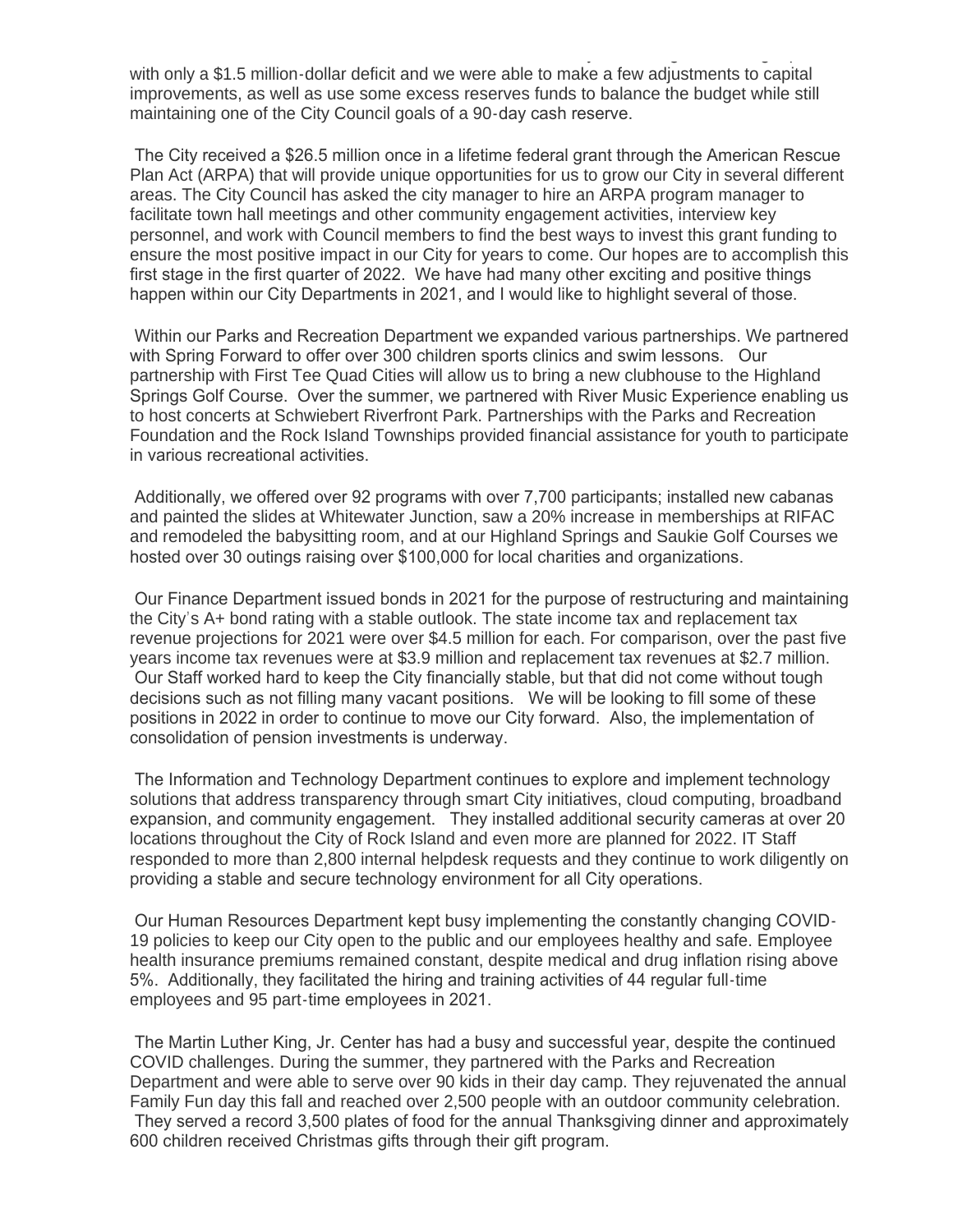The Fire Department completed more than 100 free car seat installations for the community in 2021. They received the 2021 EMS silver award from the American Heart Association and continued their partnership with the Red Cross of the Quad Cities and the Illinois Fire Safety Alliance to install free smoke alarms. At the end of 2021, they responded to approximately 7,200 calls of service, completed more than 9,000 hours of training, and conducted more than 1,300 life safety inspections. In November, A Life Safety Award was presented to members of the Rock Island Fire Department and staff at Whitewater Junction for rescuing a person from a potentially fatal medical emergency.

The Police Department successfully transitioned to crime data collection and reporting to the national incident-based reporting system to meet federal compliance. They also completed the evaluation and selection process for a new records management system and computer aided dispatch system that is targeted to be implemented in early 2022. They completed the infrastructure for the new P25 emergency radio system and began the implementation process. They successfully maintained the annual standard required for Tier 2 accreditation with the Illinois law enforcement accreditation program and received a federal use of force certificate from the Illinois Association of Chiefs of Police. The staffing shortage continued into 2021, however they were able to add a crime and technology data analyst to the criminal investigation division to provide data driven information for policing and technology evidence collection. Additionally, several of our officers received awards for going above and beyond the call of duty in supporting the citizens of Rock Island.

 The Rock Island Public Library continued to grow in 2021 including new and updated services such as free online training modules through niche Academy, modified the library to go book mobile to better reach underserved areas, continued growing adult services to include sewing machines and memory kits, and increased the mobile hotspot collection to 40 devices. They partnered with the YMCA on a \$7.8 million renovation project of the former Jewish Center that will house a new library branch, and also partnered with the University of Illinois extension office, Prairie State Legal Services, South Rock Island Township, Augustana College, the National Alliance of Mental Illness, ARC of the Quad Cities, the Rock Island Arsenal, and Chippiannock Cemetery to provide a variety of educational programming. They received a \$50,000 grant from the Illinois State Library to help make interior and exterior improvements to all buildings.

 The Public Works Department completed several major projects in 2021 including the 35th Street water main replacement, the pavement striping program, and the River Heights Road and Blackhawk Hills Dr reconstruction projects. The Engineering Division completed various grant applications and was awarded \$7 million in STBG and safety funds for 3 large street projects including 31st Avenue, 30th Street and the 85th Ave West/Rock Island Parkway projects. The City took over the Rock Island Arsenal's electrical maintenance, sanitary sewage life station operation, and water treatment services in 2021. Additionally, the department performed over 15,000 chemical and bacteriological tests to ensure that the highest quality of water is provided to our citizens. And just to name few more accomplishments, the department replaced 22 fire hydrants, repaired 77 water main breaks, cleaned 7,607 feet of storm lines, repaired 38 storm pipes, repaired 2 sanitary manholes and 1 storm manhole, repaired 1 sewer lateral and repaired 15 sanitary mains, responded to 287 work orders for meter replacements, removed over 78 dead or dying trees throughout the City, and enforced 354 Nuisance Violations and 600 mowing violations.

 The Community and Economic Development Department sold 15 vacant properties and launched an online listing for all available City-owned properties. The Housing Rehabilitation program exceeded performance targets for the second year in a row with completion of over 40 projects. The Inspections division assisted in four large projects: Lincoln Homes, Augustana College Health and Science Building, Lynco warehouse remodel, and the Rock Island Housing Authority complex. Additionally, staff met with 662 businesses providing program resources and technical assistance resulting in over \$5.8 million in capital directly infused into Rock Island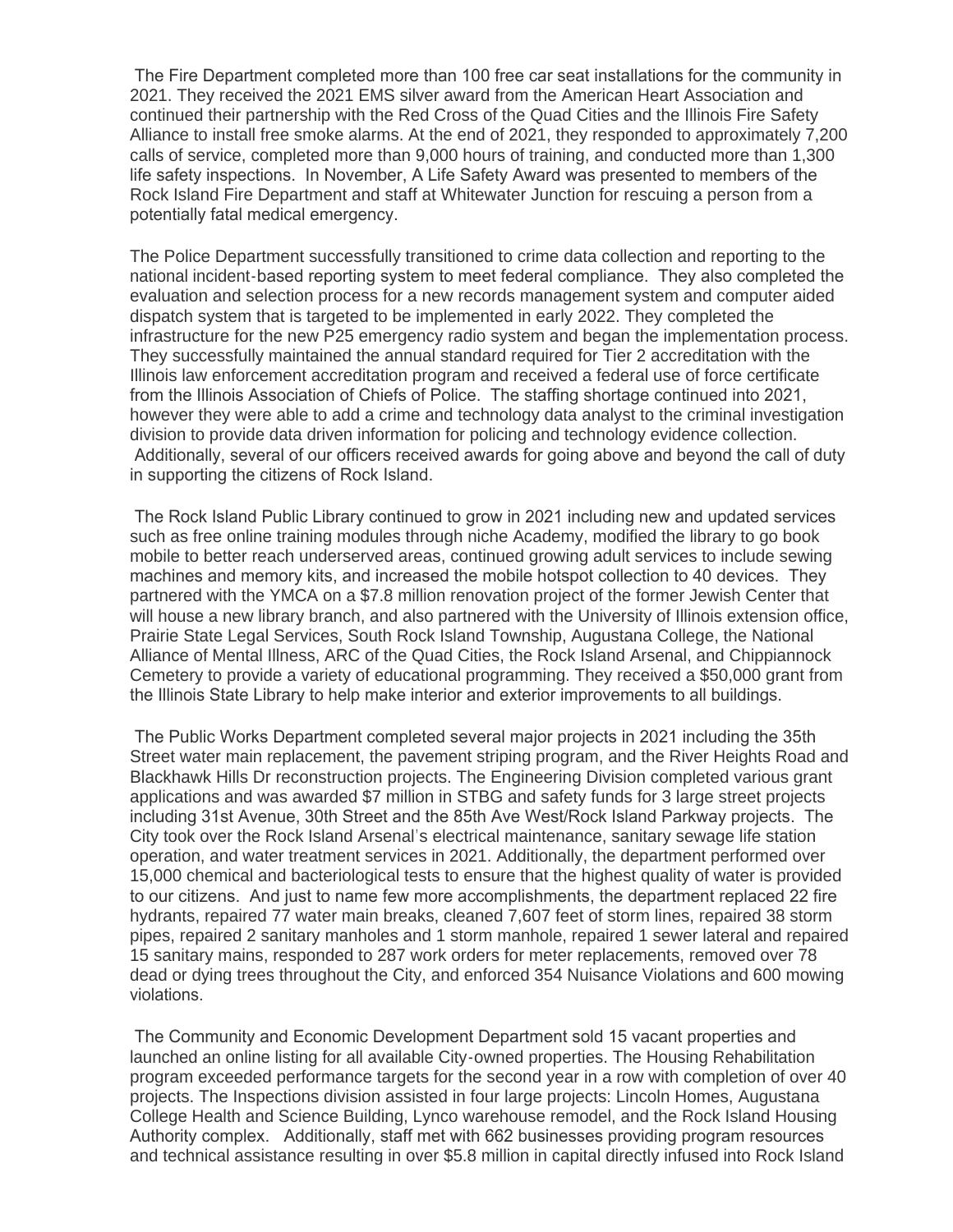and technical assistance resulting in over \$5.8 million in capital directly infused into Rock Island businesses as well as developed a comprehensive business guide with all the potential economic development assistance currently available.

 The Community and Economic Development Department continued its partnership with DARI, which included the success of 17 new businesses and 3 new ownerships throughout the City. The Live Work Rock Island program has had over 400 New Rock Island homebuyers since its inception and has provided \$131,487 in down payment assistance, resulting in over \$31 million in real estate transactions to date.

Additionally, \$7.8 million in financial assistance was provided to Rock Island businesses, which included Façade funding and a Back to Business grant, which resulted in \$1.5 million in economic development agreements.

 In 2021 the City entered into a partnership with the Quad Cities Chamber of Commerce for development and growth of the downtown area. In late 2021, the City Council approved \$4 million to be invested in the downtown with the possibility of receiving another \$3 million in grant funding from the State for a total of \$7 million for the Rebuild Downtown Rock Island Project. The project plans include new reconstruction of Great River Plaza, an Arts Alley, streetscaping that includes lighting, security cameras, public art, signage, and alley and sidewalk reconstruction, and a dog park. Our continued investment in the downtown will benefit infrastructure, residents and businesses, and generate outsized returns for the entire City.

 In addition to all the exciting things that happened in 2021, despite the many challenges we faced, we have much to be excited for in 2022 as we continue to move Rock Island forward. For example, because of our strong public-private partnership that has been established between the City and DARI, the economic development team is helping to facilitate over \$60 million in planned business expansions.

 Our IT Department is excited once again to be working closely with our Police Department in 2022. After more than 20 years on the current system, a new Computer Aided Dispatch (CAD) and Records Management Software (RMS) system will be put online during 2022. In addition, new computers in the patrol cars, In-Car Video Recorders, Automated Vehicle Location, and Neighborhood Video Surveillance expansions are expected during 2022. Our Library will be celebrating 150 years of service to the citizens of Rock Island and will be opening a new library branch at the former Tri-City Jewish Center in partnership with the YMCA. The Public Works department has several big construction projects planned for 2022 including the 11<sup>th</sup> Street watermain replacement from 25<sup>th</sup> to 42<sup>nd</sup> Avenue and the 46<sup>th</sup> Street Reconstruction project from 37<sup>th</sup> -39<sup>th</sup> Avenue, to name a few. The MLK Center and the Community and Economic Development departments have been working together on a needs assessment for a select portion of the West End of Rock Island. They engaged a consultant to use data gathered from a variety of sources but more importantly, trained a group of residents to conduct the assessment to gain a true and broad understanding of the lived experience of this area. After 18 months of work, the assessment is now complete and these departments, along with residents, will work on continuing the process to determine the strategies and goals moving into 2022 and beyond. This collaboration is a great example of how City departments can utilize their strengths together for a better-quality product in a more efficient manner.

 In the fall of 2021, the City Council developed four (4) goals to be implemented for 2022-2025. Goal 1 is to achieve financial sustainability through the transformation of the City's budget process; Goal 2 is to utilize dynamic and innovative communications as a primary strategy in marking, promoting, and engaging with both external and internal stakeholders; Goal 3 is to transform local economy through pro-active business retention, entrepreneurial development, and business attraction strategies; and Goal 4 is to leverage Rock Island's assets and existing strengths to foster inclusive growth and development in its diverse neighborhoods.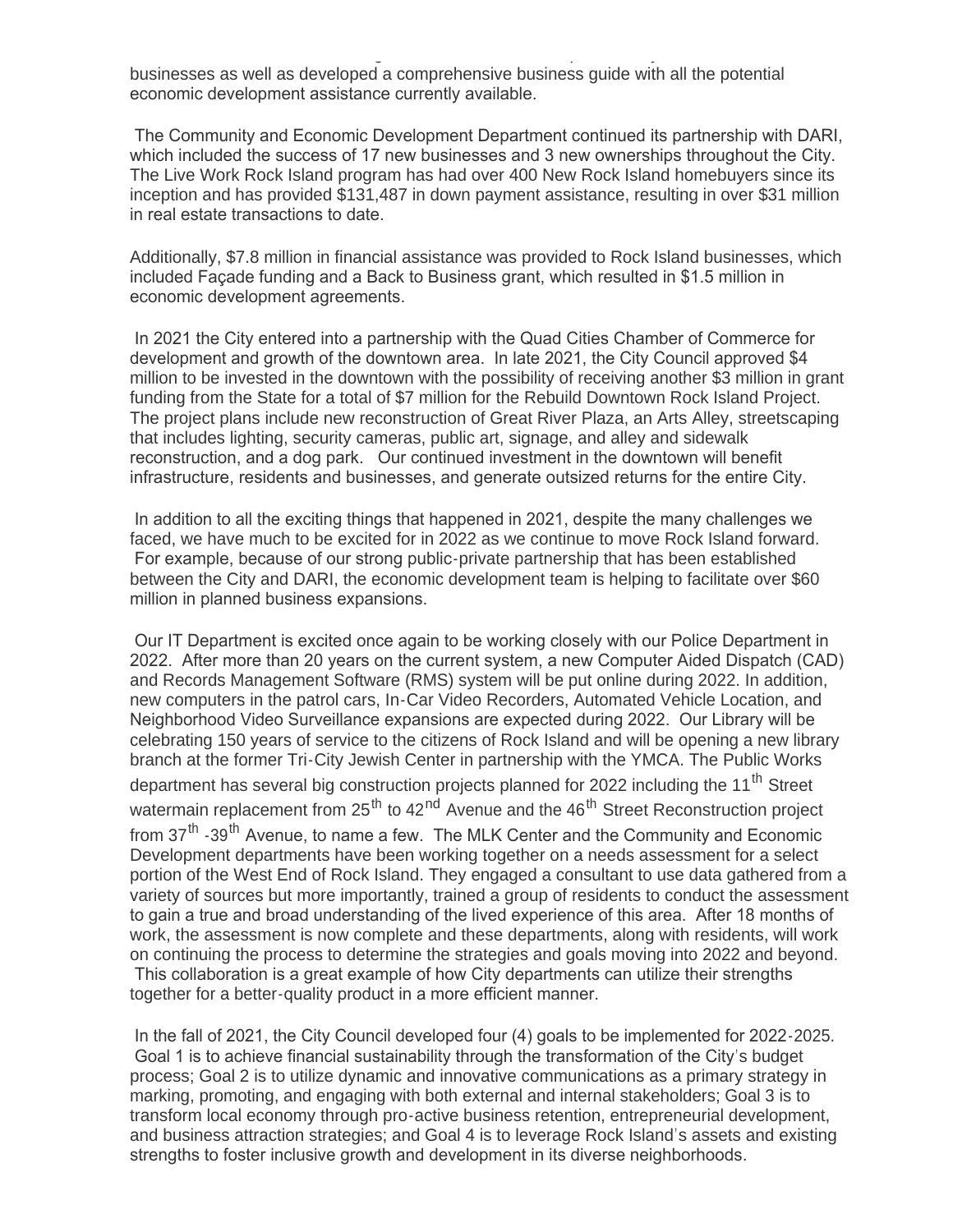In summary, once again it's been a challenging year in many different ways. We had several achievements which included increased revenue, no property tax increase, and we were able to maintain service levels throughout the City. Looking to the future, we have so much to be excited about in 2022 as we continue to move our City in the right direction.

I would like to thank the citizens for the trust they have given me as well as the City Council. And to all City employees, thank you for your hard work and professionalism despite the many challenges you faced. I truly believe when we all work together we can do great things for the City of Rock Island.

9. Proclamation declaring January 17, 2022 as Martin Luther King, Jr. Day.

City Clerk Samantha Gange read the proclamation. Mayor Thoms read his declaration. Mr. Jerry Jones, Director of the Martin Luther King, Jr. (MLK) Center accepted the proclamation.

Mr. Jones remarked that this is the 39th annual celebration of Dr. King and is a wonderful tribute to his dream and legacy. He encouraged everyone to tune in and participate virtually on Monday, 17th, 2022 at 10:30 a.m. for a celebration honoring Dr. King.

- Claims 10.
	- a. Report from the Human Resources Department regarding payment in the amount of \$11,584.49 to David G. Morrison, City Attorney, for services rendered during the month of December 2021
	- b. Report from the Public Works Department regarding payment in the amount of \$24,000 to Duke's of W. Syracuse, NY for parts, travel, and repairs to the Shadybrook subdivision water pressure relief valves.
	- c. Report from the Public Works Department regarding payment in the amount of \$15,209.60 to United Systems & Software, Inc. of Benton, KY for the purchase of 2iTron CN80 handheld computers, an iTron mobile radio, and onsite training.
	- d. Report from the Public Works Department regarding payment in the amount of \$37,796.76 to Brandt Construction Co., Milan, IL. for an emergency water main repair at 2335 38th Street.
	- e. Report from the Public Works Department regarding payment #7 in the amount of \$675,000 to Johnson Controls, Inc. of Moline, IL for services provided October 1, 2021 through November 30, 2021.

# MOTION:

Alderperson Hurt moved to approve claim items a through e; Alderperson Swanson seconded.

VOTE:

Motion PASSED on a 5-0-1 roll call vote. Aye: Swanson, Parker, Poulos, Robinson, and Hurt. Nay: None. Absent: Gilbert.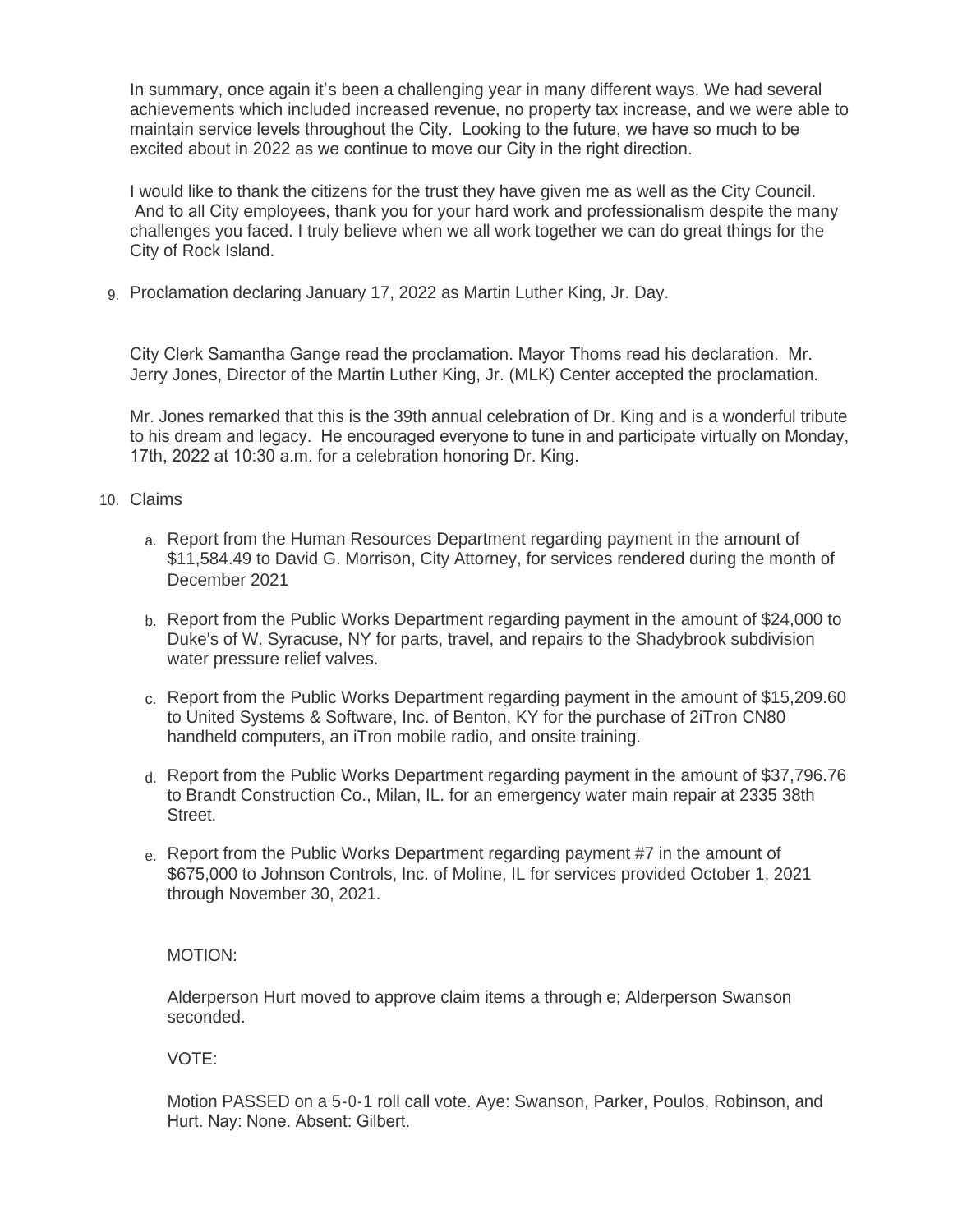Claims for the week of December 3, 2021 through December 16, 2021 in the amount of 11. \$680,246.44; week of December 17, 2021 through December 23, 2021 in the amount of \$2,631,940.75; and week of December 24, 2021 through December 30, 2021 in the amount of \$91,064.86; and payroll for the weeks December 13, 2021 through December 26, 2021 in the amount of \$1,498,946.64.

MOTION:

Alderperson Swanson moved to allow the claims and payroll; Alderperson Parker seconded.

VOTE:

Motion PASSED on a 5-0-1 roll call vote. Aye: Swanson, Parker, Poulos, Robinson, and Hurt. Nay: None. Absent: Gilbert.

ACH Report for November 2021 in the amount of \$7,376,371.87. 12.

MOTION:

Alderperson Parker moved to approve the ACH payments; Alderperson Swanson seconded.

VOTE:

Motion PASSED on a 5-0-1 roll call vote. Aye: Swanson, Parker, Poulos, Robinson, and Hurt. Nay: None. Absent: Gilbert.

13. Purchase Card Report for November 2021 in the amount of \$72,379.04.

## MOTION:

Alderperson Parker moved to approve the purchase card claims; Alderperson Swanson seconded.

## VOTE:

Motion PASSED on a 5-0-1 roll call vote. Aye: Swanson, Parker, Poulos, Robinson, and Hurt. Nay: None. Absent: Gilbert.

Other Business 14.

No other business was discussed.

15. Motion to Adjourn Sine Die.

MOTION:

Alderperson Parker moved to adjourn Sine Die; seconded by Alderperson Poulos.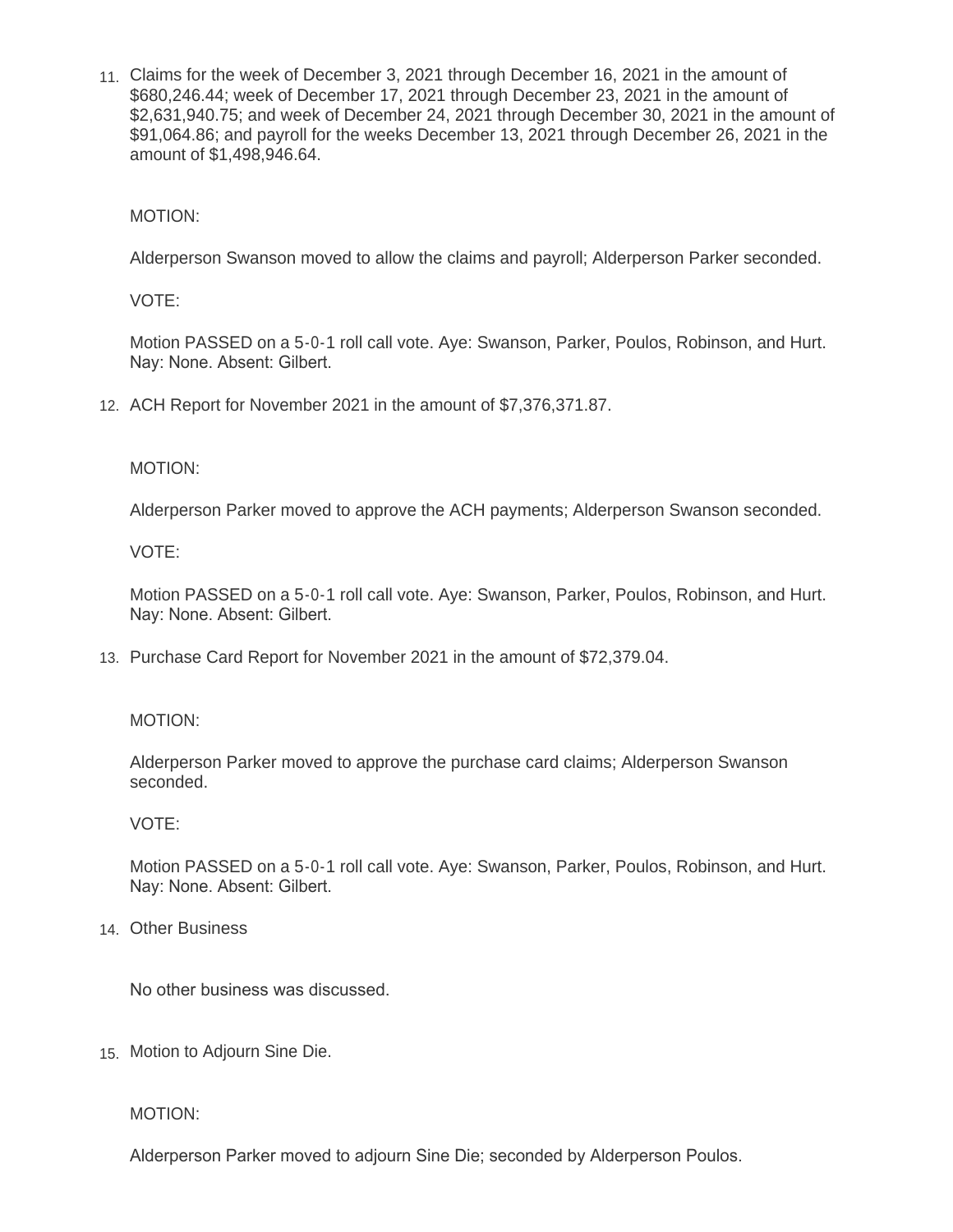VOTE:

Motion PASSED on a 5-0-1 roll call vote. Aye: Swanson, Parker, Poulos, Robinson, and Hurt. Nay: None. Absent: Gilbert.

OATH OF OFFICE - City Clerk Samantha Gange administered the Oath of Office to Seventh Ward Alderperson Bill Healy.

16. Call to Order

Mayor Thoms called the meeting to order at 7:38 p.m.

17. Roll Call

Mayor Thoms asked City Clerk Samantha Gange to call the roll.

Present: Mayor Mike Thoms, Alderpersons Randy Hurt, Jenni Swanson, Dylan Parker, Mark Poulos, and Bill Healy. Alderperson Moses Robinson was present via remote connection in accordance with Governor Pritzker's Executive Order.

Absent: Alderperson Judith Gilbert.

Staff: Interim City Manager and Parks and Recreation Director John Gripp, Attorney Dave Morrison, City Clerk Samantha Gange, and other City Staff.

18. Public Comment

Mayor Thoms asked if anyone in the public wished to speak. No residents were signed up, and none volunteered to speak virtually.

19. Report from the Public Works Department regarding a contract extension for the 2021 Water Service & Sanitary Lateral Repair Program maintenance contract with McClintock Trucking & Excavating, Inc. of Silvis, IL in the amount of \$355,000.

MOTION:

Alderperson Swanson moved to approve the extended contract as recommended; Alderperson Hurt seconded.

#### VOTE:

Motion PASSED on a 5-0-1 roll call vote. Aye: Swanson, Poulos, Healy, Robinson, and Hurt. Nay: None. Absent: Gilbert.

Alderperson Parker recused himself from the vote due to the nature of his employment.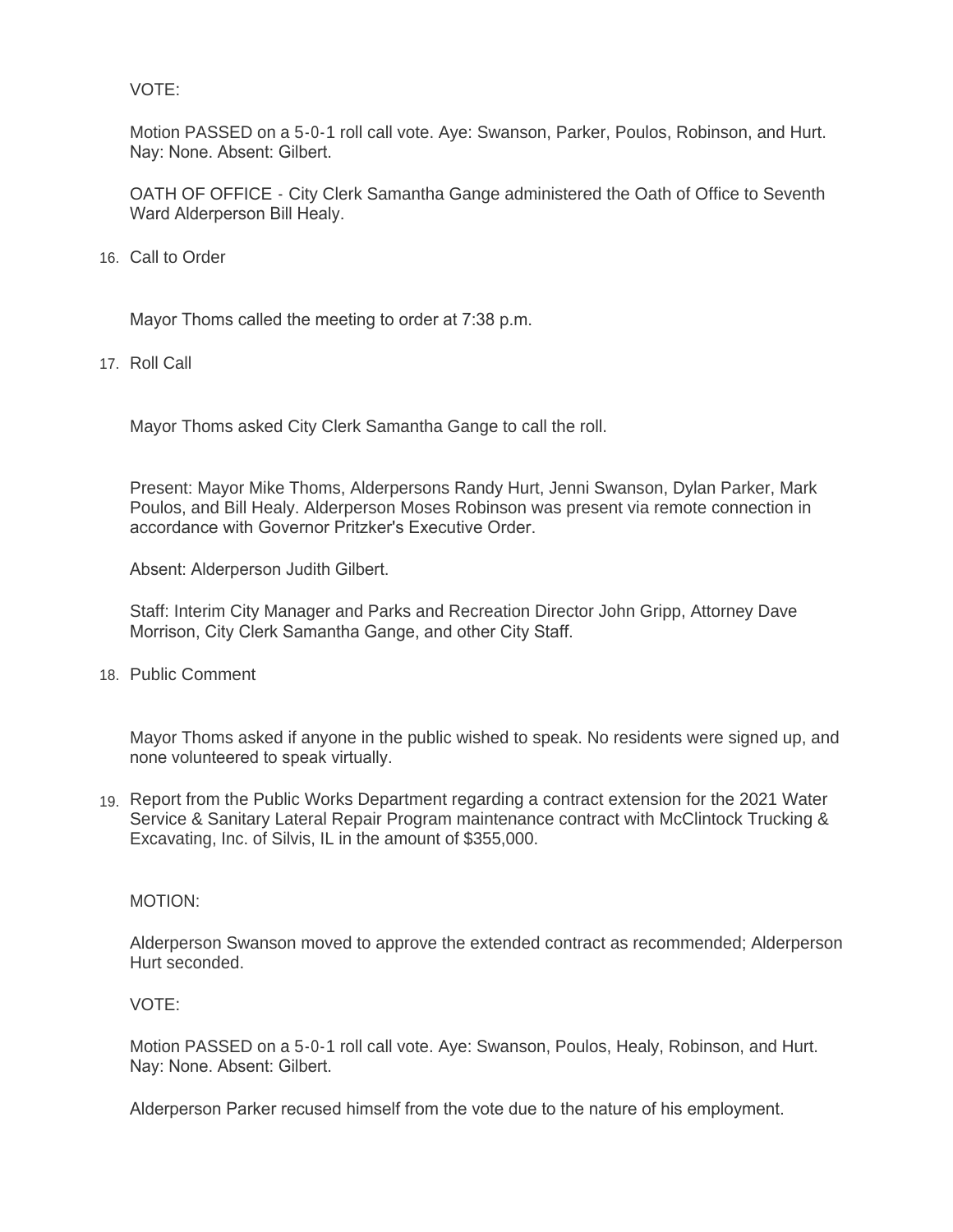Report from the Public Works Department regarding a Local Agency Agreement and Resolution 20. with the Illinois Department of Transportation to make improvements to the traffic signals at the intersection of Andalusia Road and the Rock Island Parkway.

## MOTION:

Alderperson Hurt moved to approve the agreement; adopt the resolution; and authorize the Mayor to execute the documents. Alderperson Poulos seconded.

## VOTE:

Motion PASSED on a 6-0-1 roll call vote. Aye: Swanson, Parker, Poulos, Healy, Robinson, and Hurt. Nay: None. Absent: Gilbert.

21. Report from the Martin Luther King Jr. Center regarding a request to continue the community needs assessment with Enterprise Community Partners, Inc. in a defined portion of the west corridor of the City.

## MOTION:

Alderperson Robinson moved to approve the continuation of the assessment and authorize the City manager to execute the documents subject to minor attorney modifications; Alderperson Swanson seconded.

Mayor Thoms thanked the John Deere Foundation to their commitment and support with this project.

#### VOTE:

Motion PASSED on a 6-0-1 roll call vote. Aye: Swanson, Parker, Poulos, Healy, Robinson, and Hurt. Nay: None. Absent: Gilbert.

22. Report from Community and Economic Development Department regarding the purchase of real estate at 1016 6th Avenue, 602 11th Street, and 618 11th Street from Rick Hovanec for \$35,000 plus closing costs for a potential development of townhomes. (First Reading)

#### MOTION:

Alderperson Robinson moved to approve the purchase of properties; authorize the City Manager to execute the sales agreements; consider, suspend the rules, and pass the ordinance; Alderperson Healy seconded.

# VOTE:

Motion PASSED on a 6-0-1 roll call vote. Aye: Swanson, Parker, Poulos, Healy, Robinson, and Hurt. Nay: None. Absent: Gilbert.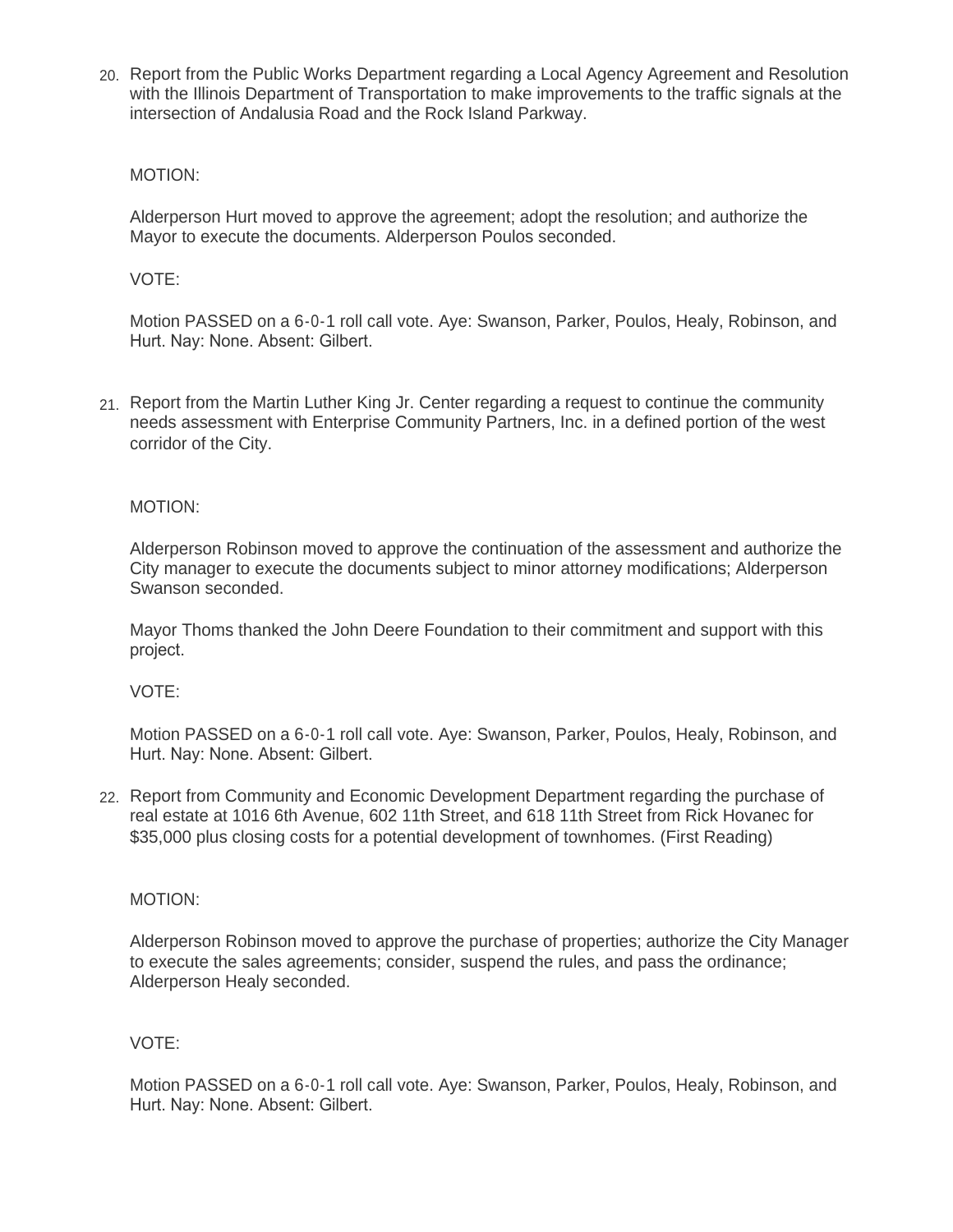23. Report from the Finance Department regarding a budget adjustment to the CY 2022 budget by increasing the Library Fund expenditures by \$100,000 and the Martin Luther King Jr. Community Center expenditures by \$100,000 for a total of \$200,000.

## MOTION:

Alderperson Swanson moved to approve the budget adjustment; Alderperson Poulos seconded.

Alderperson Hurt remarked he would like to clarify that the memo has been updated and corrected to reflect that the \$100,000 for the MLK Center is being transferred to the building fund and not the activity fund.

Mr. Jones came to the podium to address Council. He confirmed that the \$100,000 would be allocated to the building fund and not the activity fund.

Alderperson Hurt asked Ms. Angela Campbell, Library Director to inform the public as to the intent of the funds and the rationale as to why the budget adjustment is needed. Ms. Campbell indicated that the Library Board decides what funding is needed annually and she presents to Council the requested amount. She noted for several years they have not received the requested amount, but did receive some small increases. This year, their funding request was not approved the amount requested, hence why they requested the \$100,000 and are receiving this budget adjustment now. The \$100,000 will go towards operation costs, specifically \$89,000 for the Johnson Controls, Inc. contract.

Alderperson Hurt asked Mr. Jones to inform the public as to the intent of the funds and the rationale as to why the budget adjustment is needed. Mr. Jones indicated the \$100,000 will go towards maintenance and administration of the building. He noted that there are several immediate issues that need to be addressed and he is meeting with Mr. Gripp and Mr. Bartels, Public Works Director to ensure they are prioritizing the repairs in a manner that makes sense for the facility. Alderperson Hurt asked if the soffit and siding are still high on the priority list as indicated in the Capital Project Improvements (CIP) list. Mr. Jones responded affirmatively.

# VOTE:

Motion PASSED on a 6-0-1 roll call vote. Aye: Swanson, Parker, Poulos, Healy, Robinson, and Hurt. Nay: None. Absent: Gilbert.

Report from the Finance Department regarding approval of a refund to Green Thumb Industries 24. (GTI) in the amount of \$222,168.96 for utility service overpayments in 2021.

#### MOTION:

Alderperson Hurt moved to approve the refund as recommended; Alderperson Parker seconded.

Alderperson Hurt asked Finance Director Linda Barnes to come to the podium to address Council about the refund. Ms. Barnes remarked they are requesting a refund be issued to GTI for utility services over payments covering three billing periods. From a purchasing policy standpoint, refunds such as this one do not typically require a pre-approval from Council and instead payments of refunds are made through the typical accounts payable process and then the information is reported to City Council after the refund has been issued along with the routine accounts payable reports. However, due to the significant dollar amount and for transparency purposes, this refund is being submitted to Council for approval. Internal controls have been and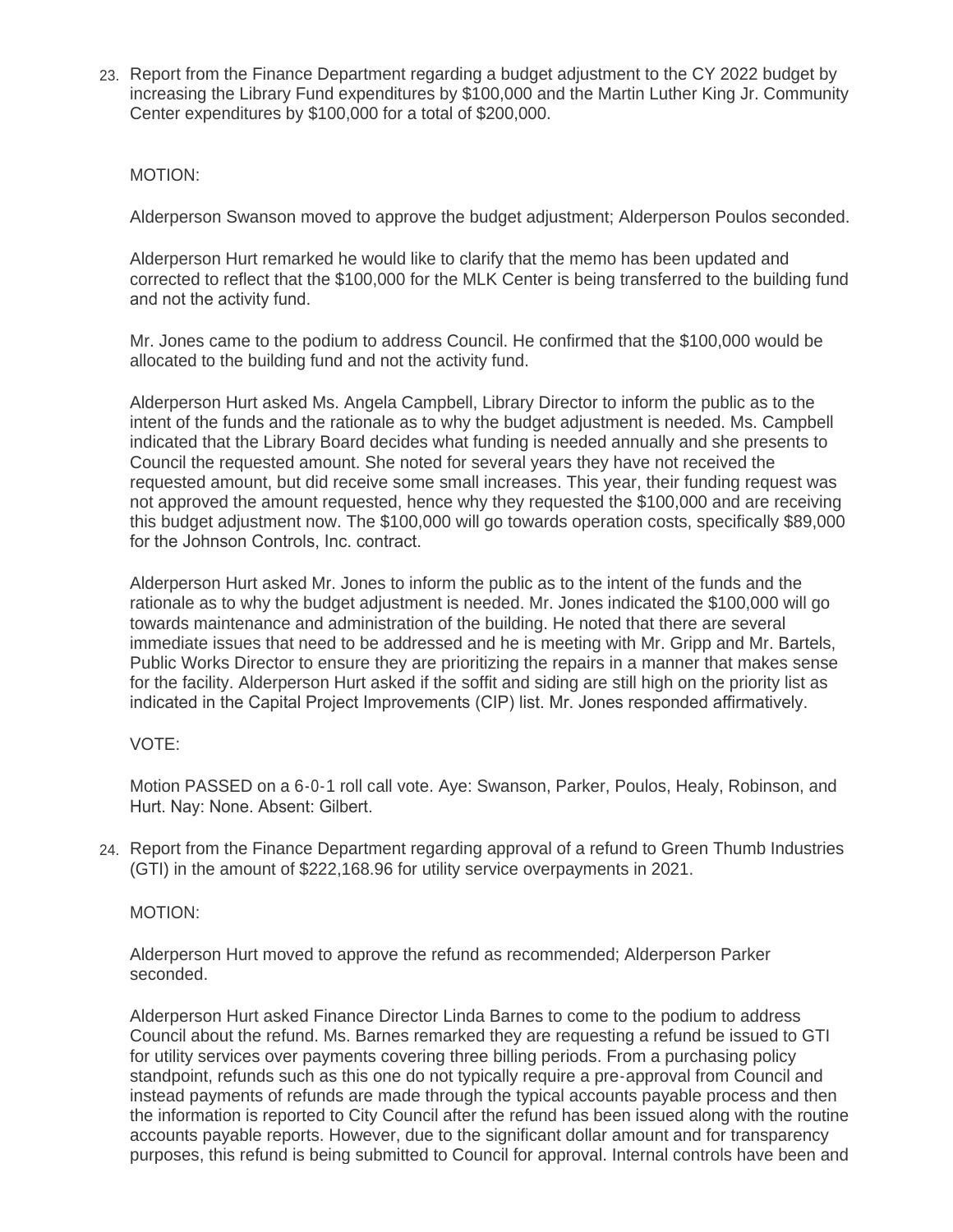purposes, this refund is being submitted to Council for approval. Internal controls have been and continue to be performed to ensure that this incident is not recurring. She noted that they are confident that this particular case is unique.

Next, Mr. Bartels came to the podium along with Mr. Pat O'Brien, Utilities Supervisor, Public Works Department to further discuss the issue. Mr. O'Brien remarked on what led to the overpayment. He noted that GTI is a newer business in Rock Island that uses a significant amount of water. The City provided them with a new water meter for their plumber to install and they did gather the readings and verified the readings with the software. The readings came back high, in which they noted but had anticipated these to be high given the nature of their business. There is a "handshake" that happens between the meter reading software and the billing software as the meter reading brings in all eight digits. When it makes the "handshake" with the billing software, the billing software is supposed to drop off the bottom three digits and only bring in five digits for reading. What happened with the software is it dropped of the first digit and pulled in the next five digits, which resulted in the billing of an extra ten thousand cubic feet. It wasn't until GTI brought this to his attention that they discovered a patch was needed to fix the new meter.

# VOTE:

Motion PASSED on a 6-0-1 roll call vote. Aye: Swanson, Parker, Poulos, Healy, Robinson, and Hurt. Nay: None. Absent: Gilbert.

Report from the Mayor's Office regarding the appointment of Carlos Jimenez to the Police 25. Community Relations Commission.

# MOTION:

Alderperson Parker moved to approve the appointment as recommended; Alderperson Healy seconded.

# VOTE:

Motion PASSED on a 6-0-1 roll call vote. Aye: Swanson, Parker, Poulos, Healy, Robinson, and Hurt. Nay: None. Absent: Gilbert.

26. Report from the City Manager regarding the appointments of Freedom of Information Act and Open Meetings Act Officers for 2022.

#### MOTION:

Alderperson Parker moved to approve the appointments as recommended; Alderperson Swanson seconded.

# VOTE:

Motion PASSED on a 6-0-1 roll call vote. Aye: Swanson, Parker, Poulos, Healy, Robinson, and Hurt. Nay: None. Absent: Gilbert.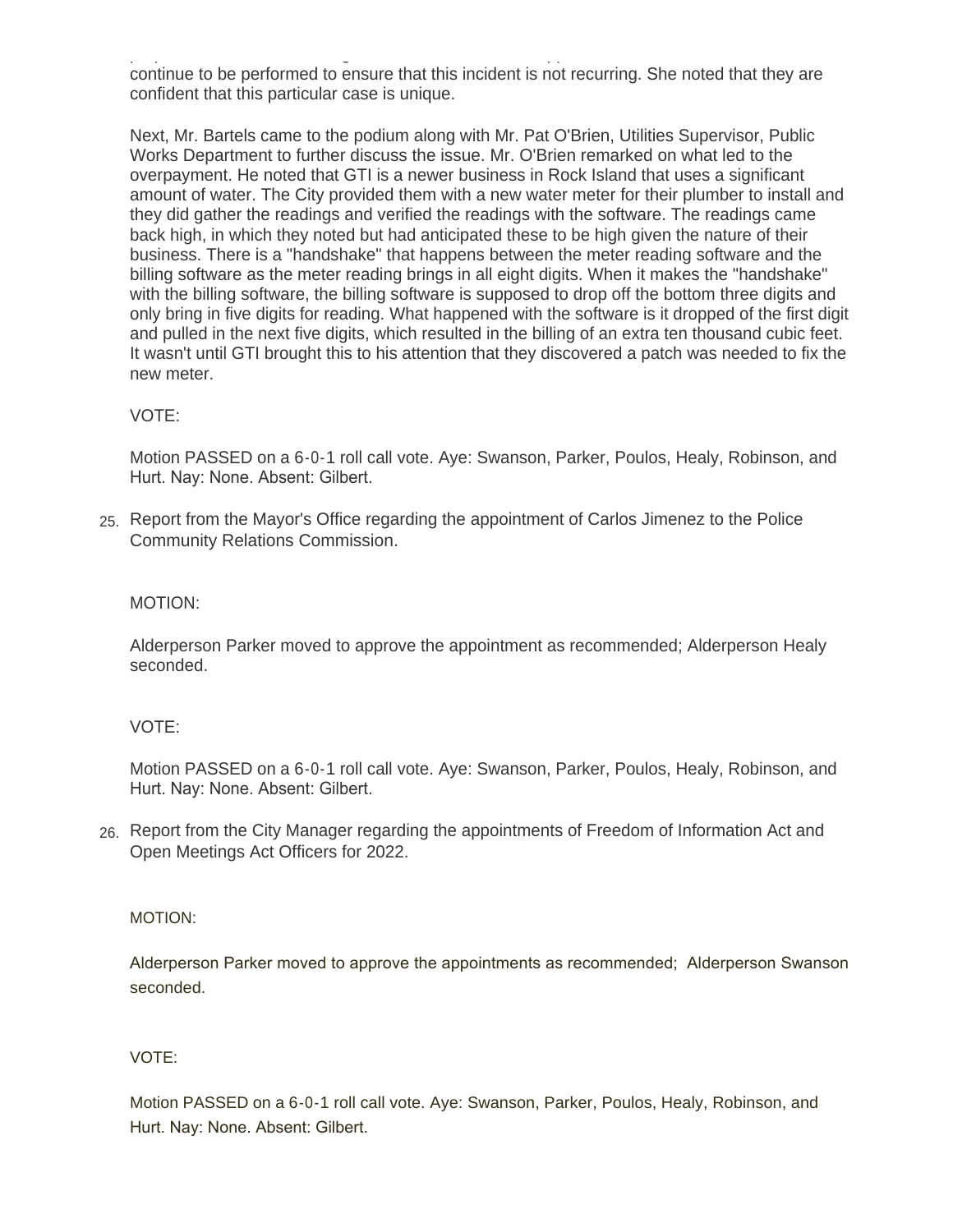## Other Business 27.

Alderperson Hurt remarked he would like to thank the Public Works Department for the great job they did on plowing the streets.

Alderperson Robinson congratulated Mr. Healy on being appointed as Seventh Ward Alderman and noted he looked forward to working with him in the future.

Alderperson Robinson asked what the status was of the Century Woods project. Miles Brainard, Interim Director of Community and Economic Development came to the podium to address Council. He indicated that the department is currently monitoring the project and would hopefully be brining something forward to Council soon. He noted that the project has reached something of a stand still. There is still a Tax Increment Financing (TIF) agreement in place with the developer and the City has not yet paid out on the TIF agreement. Staff will be evaluating to determine if the developer is in violation of the TIF agreement.

Alderperson Swanson welcomed John Gripp as the Interim City Manager and remarked she looked forward to working with him in the future.

Closed Session. 28.

MOTION:

Alderperson Parker moved to enter into Closed Session for the exceptions cited; Alderperson Swanson seconded.

#### VOTE:

Motion PASSED on a 6-0-1 roll call vote. Aye: Swanson, Parker, Poulos, Healy, Robinson, and Hurt. Nay: None. Absent: Gilbert.

Upon exiting the Closed Session and re-entering the regular meeting, roll call was taken.

Present: Mayor Thoms, Alderperson Swanson, Alderperson Parker, Alderperson Poulos, Alderperson Healy, Alderperson Robinson (virtual), and Alderperson Hurt. Absent: Alderperson **Gilbert** 

Motion to Adjourn. 29.

MOTION:

Alderperson Parker moved to adjourn; Alderperson Healy seconded.

VOTE:

Motion PASSED on a 6-0-1 roll call vote. Aye: Swanson, Parker, Poulos, Healy, Robinson, and